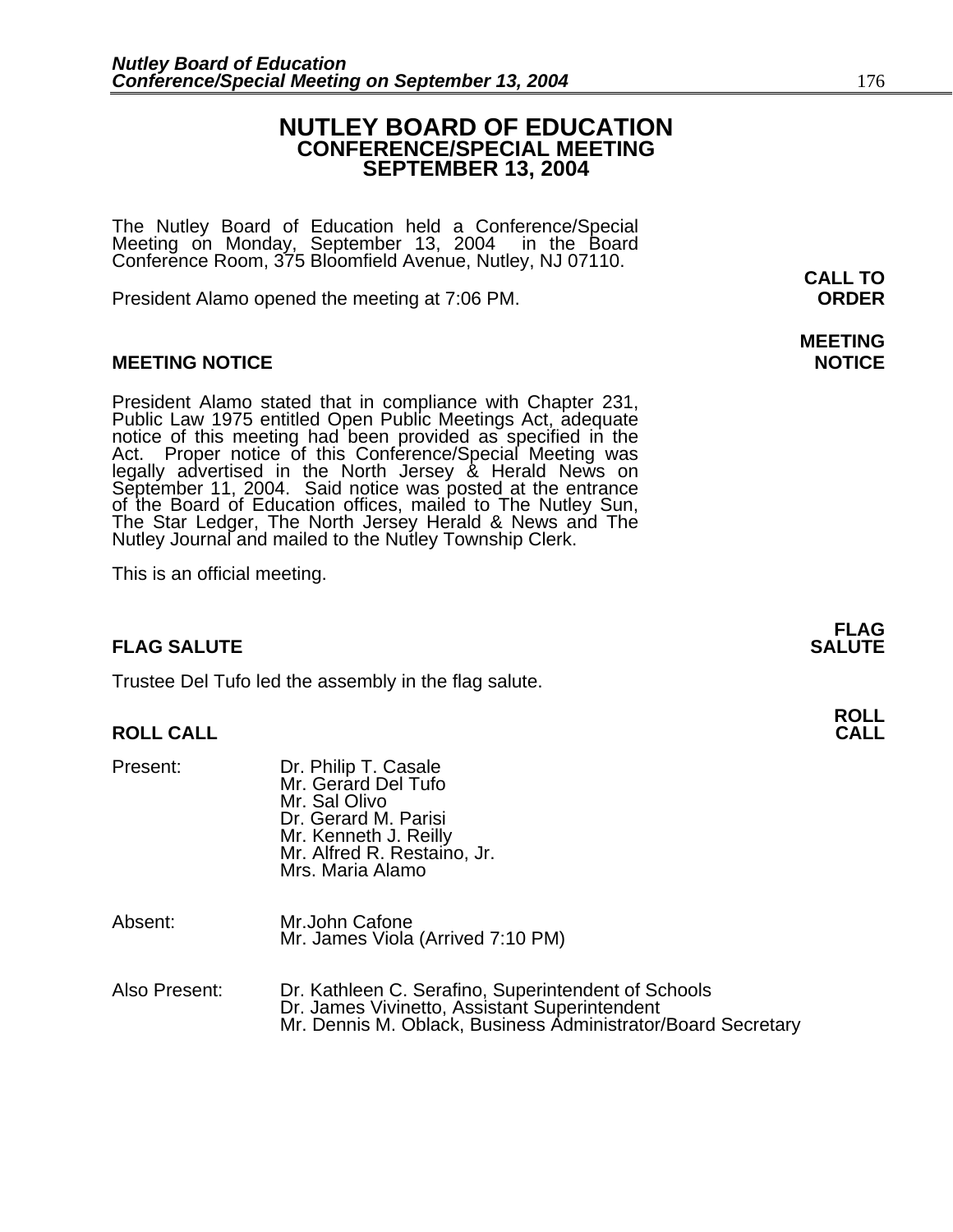# **ITEMS DISCUSSED**

#### 1. Proposed Resolutions for 9/27/04

In addition to the regular monthly meeting resolutions the trustees discussed the approval of the IDEA and the NCLB grant applications and independent contract arrangements with occupational and physical therapists.

Trustee Viola arrived at 7:10 PM.

#### 2. Resolution – Application to Change Use

The trustees discussed the alternatives to address the need for both an art and music room at Radcliffe School.

Trustee Restaino suggested that the book storage room should be considered for educational space.

### **RECESS MEETING RECESS**

At 7:30 PM upon the suggestion of President Alamo, Trustee Parisi moved, Trustee Viola seconded, and the Board unanimously approved by voice vote a motion to recess to review the alternatives at Radcliffe School for an art and music room.

### **RECONVENE MEETING RECONVENE**

At 7:45 PM Trustee Restaino moved, Trustee Reilly seconded, and the Board unanimously approved by voice vote a motion to reconvene the open public meeting.

After reviewing Radcliffe School a discussion ensued regarding the alternatives for an art and music room.

#### 3. Resolution – Interlocal Services Act (ISA)

Trustee Del Tufo updated the Board on the progress of the joint committee on the Oval redevelopment. A discussion ensued.

### 4. Grants

Superintendent Serafino informed the Board of our receipt of \$105,000 under the Essex County Open Space Grant for use in the Oval redevelopment.

President Alamo inquired as to the use of and success with our Grant search software.

Assistant Superintendent Vivinetto responded that the software is being used but without much success. He added that Mr. Fetherman, Science Coordinator, obtained a \$10,000 science grant from Stevens Institute.

# **OPEN MEETING**

**MEETING** 

# **ITEMS**<br>DISCUSSED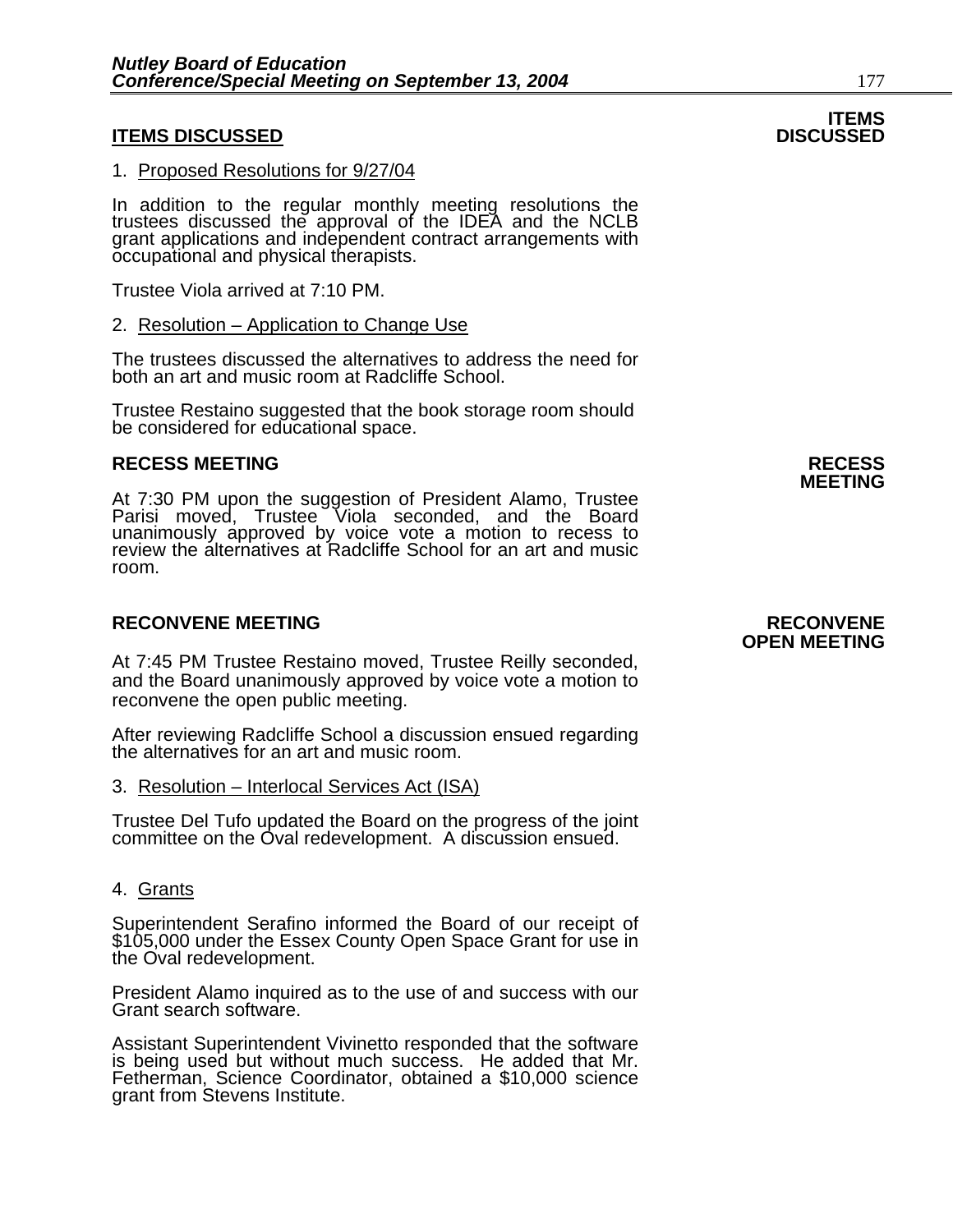The Board discussed the employment of a professional grant writer on a part-time basis.

### 5. Signs and Banners

Trustee Restaino asked for the criteria regarding approval of displaying signs and banners on the Board of Education property. A discussion ensued.

#### 6. Opening of School

The trustees commended the maintenance staff for their dedication in preparing the schools for opening day, especially the high school.

The trustees also recognized the Science Department for their efforts during the tours of the new science labs at the high school and the faculty and staff of Franklin Middle School for their tours of the middle school.

### 7. Friends of Nutley Singers

President Alamo said that Michael Cundari will be presenting<br>the group's program plans for the 2004-05 school year at the<br>first meeting of the Friends of Nutley Singers at the Franklin Middle School on September 20, 2004.

# 8. Science Labs

A discussion ensued regarding the recognition of the proper parties on a plaque for the new high school science labs.

Trustee Del Tufo suggested that Seton Hall Science Department be contacted for recertification of the labs for credit under Project Acceleration.

# **MOTION TO ADJOURN TO EXECUTIVE SESSION**

At 8:40 PM Trustee Viola moved and Trustee Parisi seconded the following resolution:

WHEREAS, the Board of Education will be discussing matters exempt from public discussion pursuant to N.J.S.A. 10:4-12,

NOW, THEREFORE, BE IT RESOLVED that the Board of Education recess to closed executive session at this time in the conference room to discuss personnel and legal matters, and

BE IT FURTHER RESOLVED that the results of the discussions will be made public by inclusion on the agenda of a subsequent meeting of the Board of Education or when the reasons for discussing such matters in closed session no longer exist.

# **EXECUTIVE**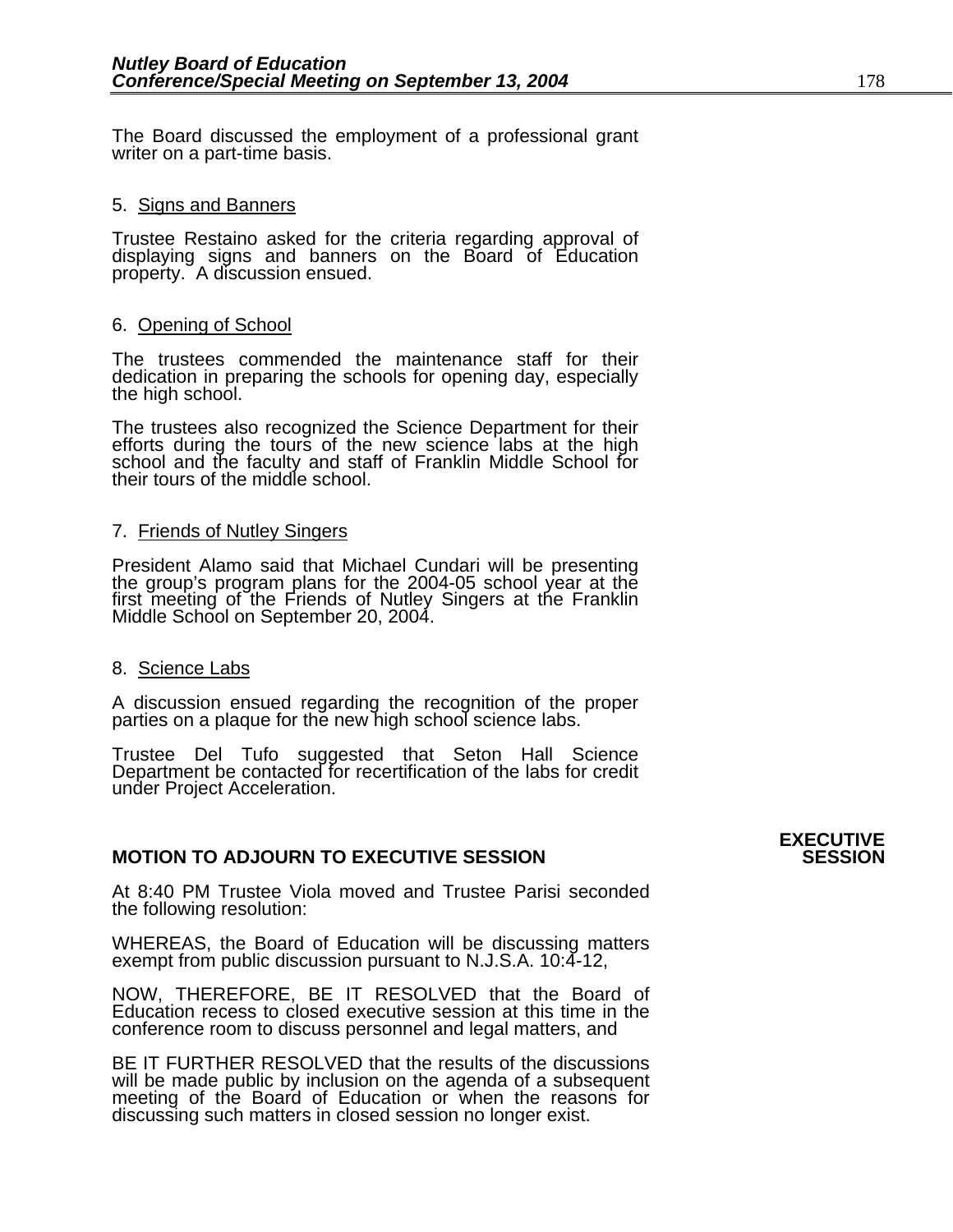Reconvened open meeting at 9:20 PM **RECONVENE OPEN MEETING** 

# **HEARING OF CITIZENS (Resolutions Only)**

# *RESOLUTIONS*

Trustee Parisi moved, and Trustee Restaino seconded, a motion that the Board approve the following Resolutions numbers 1 through 7 as listed below.

Resolutions 1 through 7 were unanimously approved by roll call vote.

### 1. **AMENDING APPOINTMENT – Professional Staff**

BE IT RESOLVED that the Board of Education approves the amending of the resolution (Schedule E), approved at the May 24, 2004 Board Meeting, to reflect a change in full-time status and salary of Mrs. Rosa Santoriello to pa

### 2. **APPOINTMENT – Instructional Aide INSTRUCT**

BE IT RESOLVED that the Board of Education approves the appointment of Mrs. Linda Tucci as instructional aide for the 2004-05 school year, retroactive to September 1, 2004, at the annual salary of \$24,036-Step 17, in accordance with the 2004- 05 Secretarial Guide.

### 3. **APPOINTMENT – Part-Time Aide P.T. AIDE**

BE IT RESOLVED that the Board of Education approves the appointment of Mrs. Marion Greiss as part-time aide, effective September 14, 2004, at the hourly rate of \$12.00, Step 1, in accordance with the hourly rate establishe

BE IT FURTHER RESOLVED that the Board approves the application for emergent hiring of Marion Greiss as per the state criminal review procedure.

## 4. **APPOINTMENTS – BOE Extended Day Program EXTENDED DAY**

BE IT RESOLVED that the Board of Education approves the appointments of the School Age Extended Day Program employees, listed below, for the 2004-05 school year.

**APPOINTMENT** 

**AMEND** 

# **APPOINT AIDE**

**APPOINT** 

**APPOINT**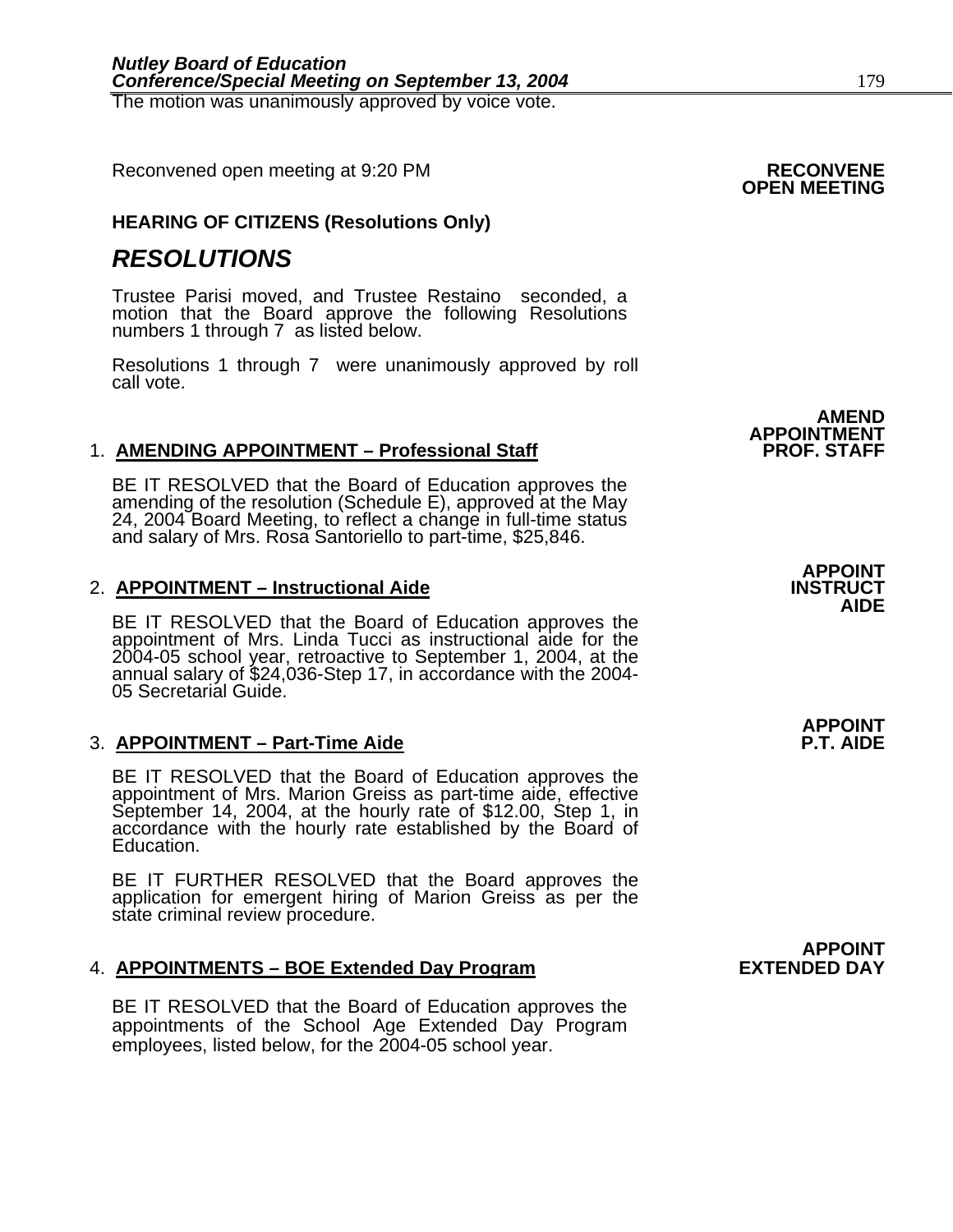| Child Care Instructor (p/t)            | <b>Hourly Rate</b> |
|----------------------------------------|--------------------|
| Buckley, Tracy<br>Stoffers, Michael    | \$23.00<br>25.00   |
| Substitute Child Care Instructor (p/t) |                    |
| Alfaro, Rita                           | \$23.00            |
| Substitute Child Care Aide (p/t)       |                    |
| Carbone, Janet                         | \$12.00            |

#### 5. **CHANGE-IN-TRAINING LEVEL**

BE IT RESOLVED that the Board of Education approves the following employees to be advanced to the proper level of the salary guide in accordance with Board of Education regulations, said teachers having completed the necessary college courses to qualify for such advancement, to be effective September 1, 2004:

| <b>TO B.A.+15</b>  | <b>Step</b> | <b>Salary</b> |
|--------------------|-------------|---------------|
| Veronica Zoltowski |             | \$45,363      |

**TO M.A.+15**

Pamela Conry 22 \$78,939

### 6. **APPROVAL OF APPLICATION FOR CHANGE OF USE OF USE OF EDUCATIONAL SPACE – 2004-05 SCHOOL EDUCATIONAL YEAR – RADCLIFFE SCHOOL**

WHEREAS there exists a need for instructional space at Radcliffe School for the fine and performing arts.

 $\blacksquare$  **APPROVE** 

NOW THEREFORE IT BE RESOLVED that the Nutley Board of Education approves the submission to the New Jersey Department of Education of an Application for Change of Use of Educational Space at the Radcliffe School for the 2004-05 school year.

# 7. **AGREEMENT – INTERLOCAL SERVICES ACT (ISA) – (ISA) Park Oval**

WHEREAS, N.J.S.A. 40:8A-1, et seq., the Interlocal Services Act ("ISA") permits joint activities among school districts and municipalities by Contract; and

**CHANGE IN<br>TRAINING LEVEL** 

**AGREEMENT**